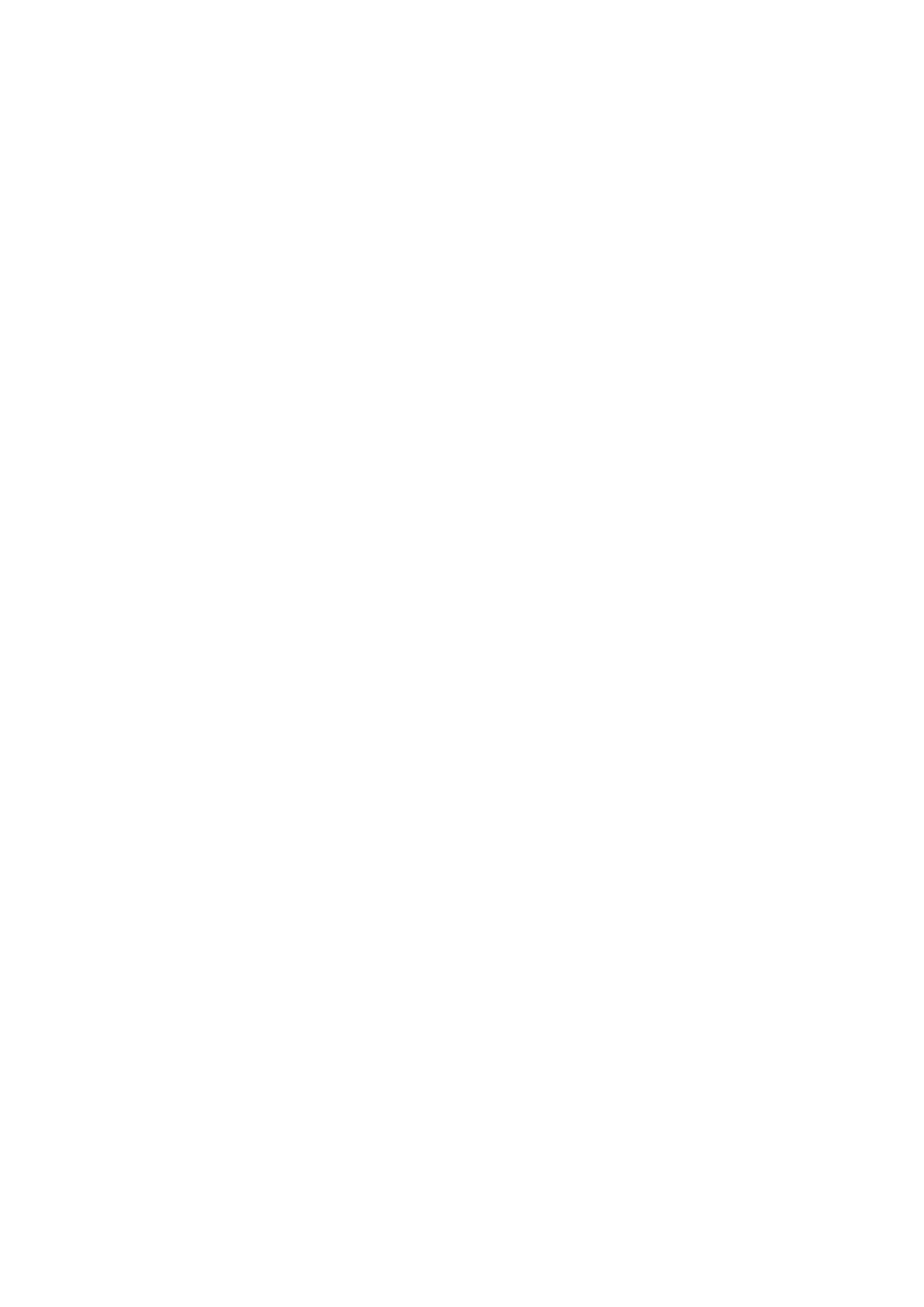*I certify that this PUBLIC BILL, which originated in the LEGISLATIVE COUNCIL, has finally passed the LEGISLATIVE COUNCIL and the LEGISLATIVE ASSEMBLY of NEW SOUTH WALES.*

*Legislative Council 2013* *Clerk of the Parliaments*



New South Wales

# **Local Government Amendment (Conduct of Elections) Bill 2013**

Act No , 2013

An Act to amend the *Local Government Act 1993* to make further provision for the administration of council elections by the Electoral Commissioner.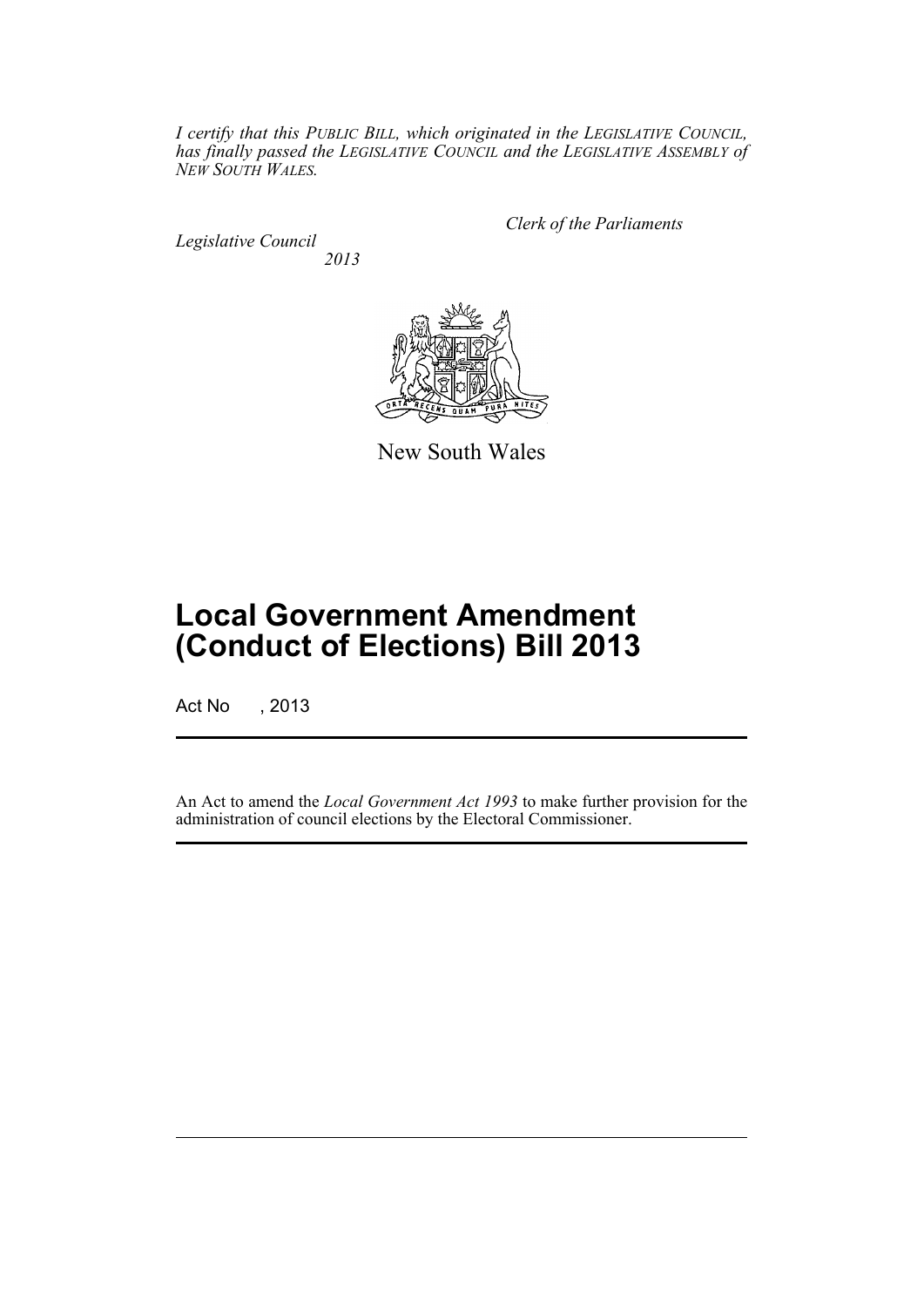## <span id="page-3-0"></span>**The Legislature of New South Wales enacts:**

### **1 Name of Act**

This Act is the *Local Government Amendment (Conduct of Elections) Act 2013*.

### <span id="page-3-1"></span>**2 Commencement**

This Act commences on the date of assent to this Act.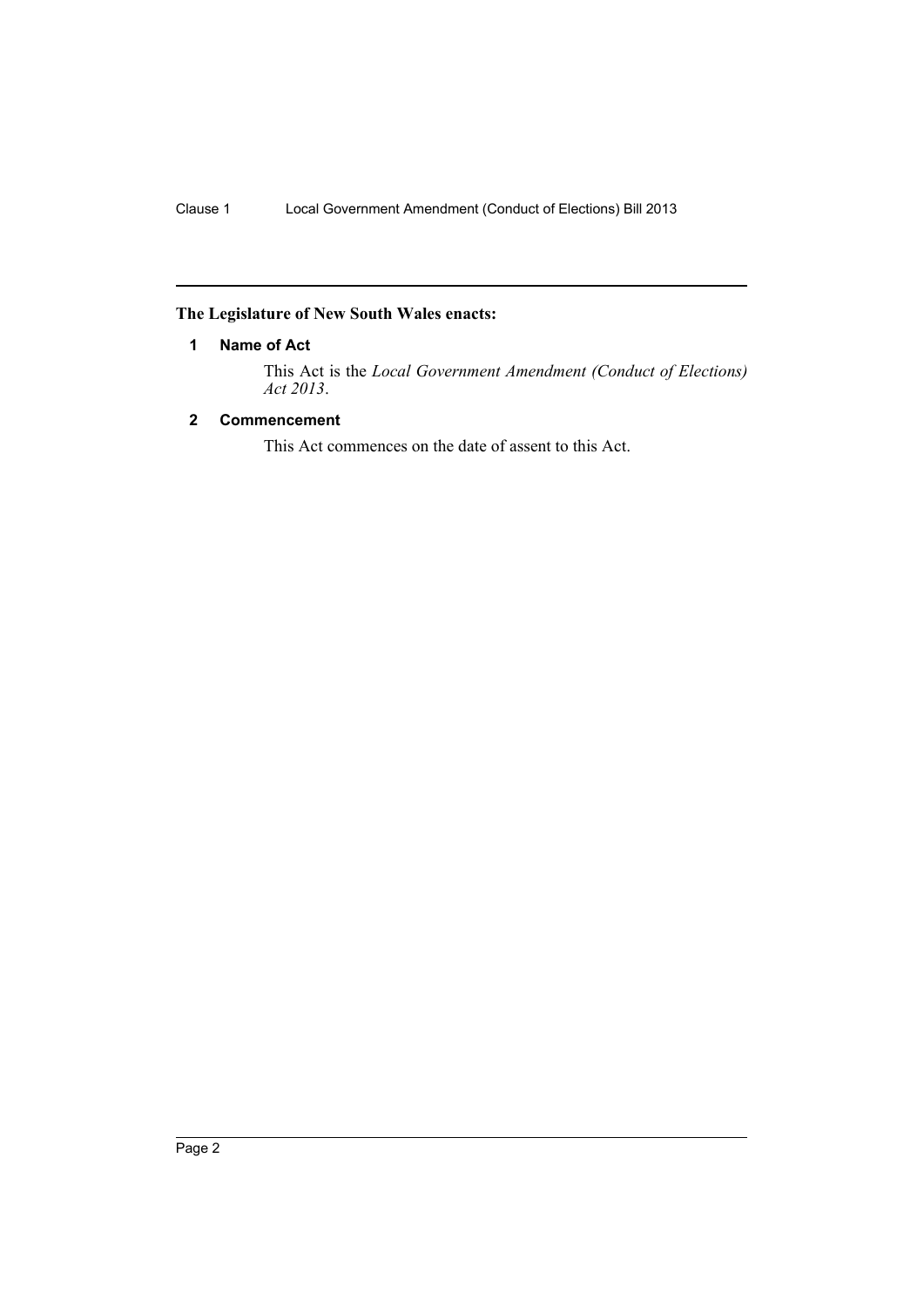Local Government Amendment (Conduct of Elections) Bill 2013

Amendment of Local Government Act 1993 No 30 Schedule 1

## <span id="page-4-0"></span>**Schedule 1 Amendment of Local Government Act 1993 No 30**

#### **[1] Section 296**

Omit the section. Insert instead:

#### **296 How elections are to be administered**

(1) Elections for the purposes of this Chapter are to be administered by the general manager of the council concerned, except as provided by this section.

**Note.** Section 18 provides that certain provisions of this Act (relating to the conduct of elections) apply to council polls and constitutional referendums, with such modifications as may be necessary, in the same way as they apply to elections.

- (2) A council can enter into an arrangement (an *election arrangement*) with the Electoral Commissioner, by contract or otherwise, for the Electoral Commissioner to administer elections of the council as provided by this section. If such an arrangement is entered into, the Electoral Commissioner is to administer elections of the council in accordance with the arrangement.
- (3) An election arrangement for the Electoral Commissioner to administer all elections of a council can be entered into if:
	- (a) the council resolves at least 18 months before the next ordinary election of councillors that such an arrangement is to be entered into, and
	- (b) the arrangement is entered into no later than 15 months before the next ordinary election of councillors.
- (4) An election arrangement for the Electoral Commissioner to administer a particular election of a council (other than an ordinary election of councillors) can be entered into at any time if the council has resolved that an election arrangement for the election is to be entered into.
- (5) An election arrangement for the Electoral Commissioner to administer an ordinary election of councillors can be entered into less than 15 months before the election if:
	- (a) the council has resolved that an election arrangement for the election is to be entered into, and
	- (b) the Electoral Commissioner is satisfied that there are exceptional circumstances that make it necessary or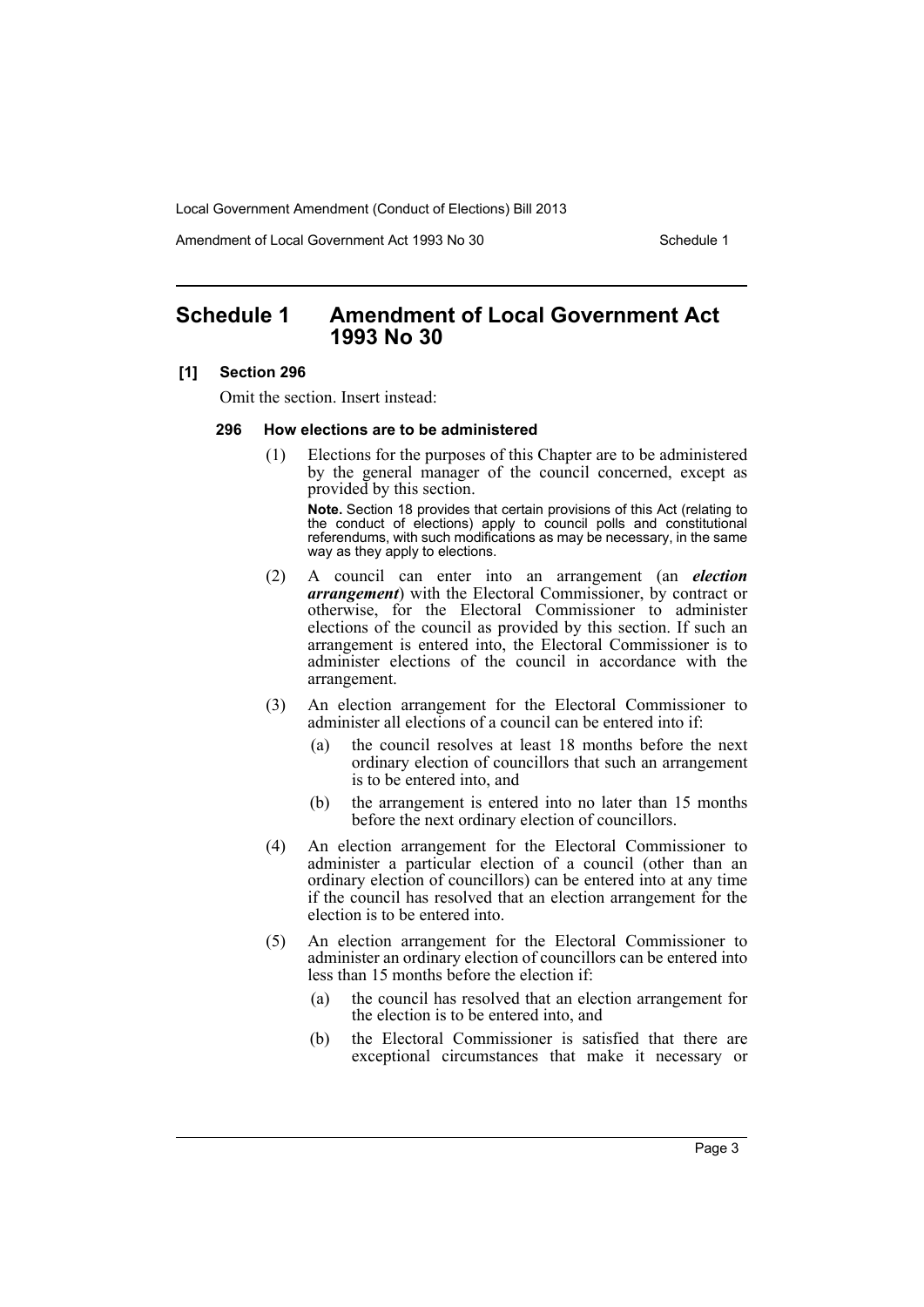Local Government Amendment (Conduct of Elections) Bill 2013

Schedule 1 Amendment of Local Government Act 1993 No 30

desirable for the election to be administered by the Electoral Commissioner.

- (6) An election arrangement for the Electoral Commissioner to administer all elections of a council can be terminated by the council or the Electoral Commissioner at any time after the next ordinary election of councillors (by giving written notice of termination). If the arrangement is not terminated by either party after an ordinary election of councillors, the arrangement is automatically terminated 18 months before the next ordinary election of councillors.
- (7) The Electoral Commissioner is to administer the first election for an area after its constitution. Expenses incurred by the Electoral Commissioner (including the remuneration of election officials) in connection with such an election are to be met by the council and are recoverable from the council as a debt owed to the Electoral Commissioner.
- (8) This section does not apply to an election of the mayor or a deputy mayor by councillors.

#### **[2] Schedule 8 Savings, transitional and other provisions consequent on the enactment of other Acts**

Omit clause 102A.

#### **[3] Schedule 8**

Insert at the end of the Schedule with appropriate Part and clause numbering:

## **Part Provisions consequent on enactment of Local Government Amendment (Conduct of Elections) Act 2013**

#### **Existing arrangements for elections to be administered by Electoral Commissioner**

- (1) A contract or arrangement with the Electoral Commissioner in force under section 296 immediately before the commencement of this clause is terminated as follows:
	- (a) the contract or arrangement is terminated on the commencement of this clause unless paragraph (b) applies,
	- (b) if an election is pending under the contract or arrangement on the commencement of this clause, the contract or arrangement is terminated on the conclusion of that election.